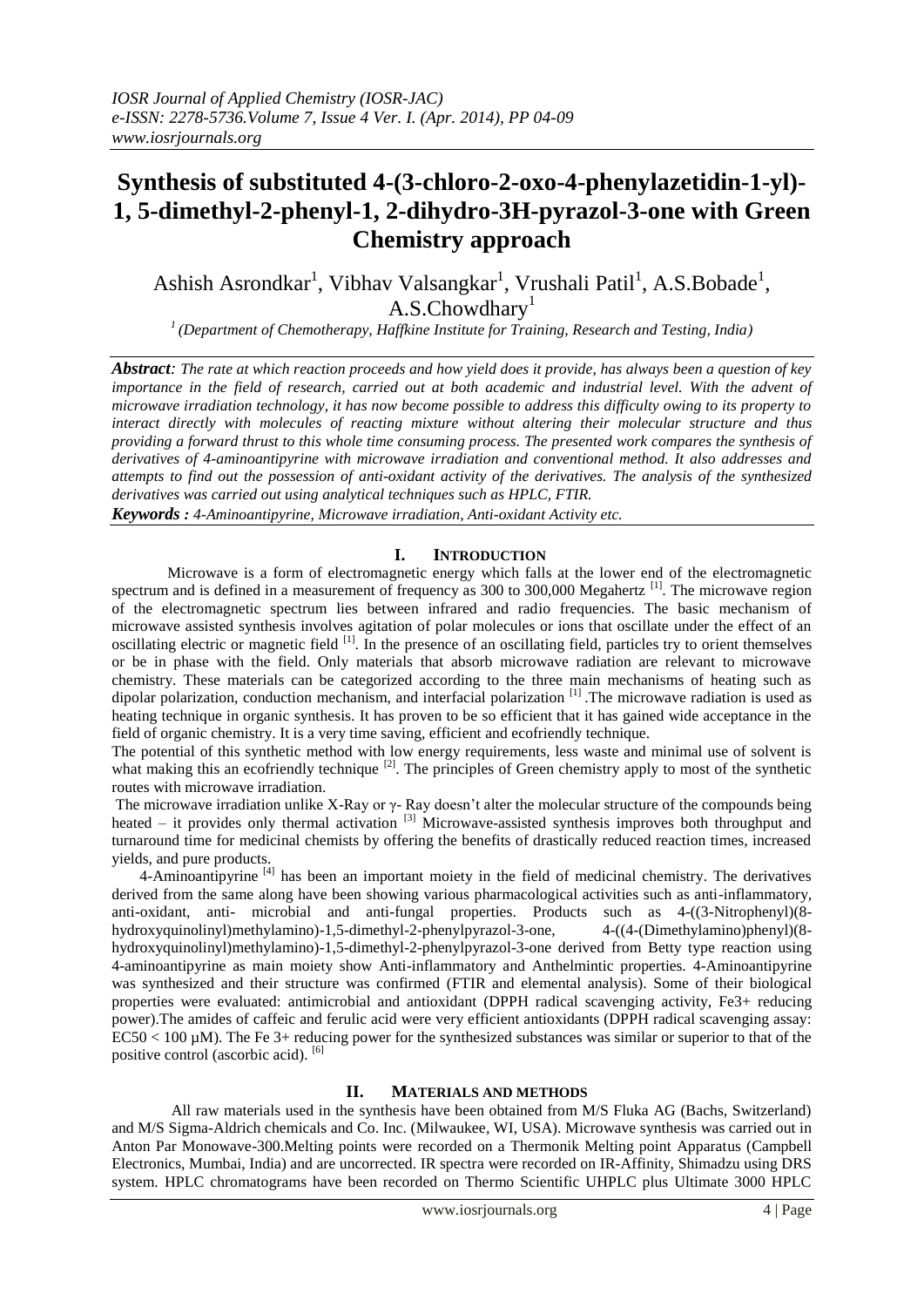system (Thermo Scientific, USA). Elemental analysis has been carried out on a C, H, and N Elemental Analyzer (Thermo-Finnigan Flash EA 1112, Italy).

#### **1.1. EXPERIMENTAL**

#### **1.1.1. SYNTHESIS OF 4-[(E)-BENZYLIDENEAMINO]-1, 5-DIMETHYL-2-PHENYL-1, 2-DIHYDRO-3H-PYRAZOL-3- ONE [3(A-E)] (BY CONVENTIONAL METHOD)**

Dissolve 5g. (0.02 moles) of 4-amino-1, 5-dimethyl-2-phenyl-1, 2-dihydro-3H-pyrazol-3-one (1) in minimum quantity of Ethanol. Add equimolar concentration of substituted Benzaldehyde [2(a-e)] 3.054g dissolved in Ethanol. Subject this mixture to reflux on water bath for 18-22 hours. Monitor the progress of the reaction using Thin Layer Chromatography after regular intervals. Solvent System: Ethyl Acetate: n-Hexane (60: 40 v/v). After confirmation using TLC, add sufficient amount of water to the reaction mixture until all the product is precipitated out. Filter out the precipitate. Dry the product and weigh. The Schiff base product obtained is used for further characterization  $[3(a-e)]$ 

#### **SYNTHESIS OF 4-[(E)-BENZYLIDENEAMINO]-1, 5-DIMETHYL-2-PHENYL-1, 2-DIHYDRO-3H-PYRAZOL-3-ONE [3(A-E)] (BY MICROWAVE SYNTHESIS)**

Dissolve 5g. (0.02 moles) of 4-amino-1, 5-dimethyl-2-phenyl-1, 2-dihydro-3H-pyrazol-3-one (1) in minimum quantity of DMF. Add equimolar concentration of substituted Benzaldehyde [2(a-e)] 3.054g dissolved in DMF. Subject this mixture to microwave irradiation for 15-20 mins. Monitor the progress of the reaction using Thin Layer Chromatography after regular intervals. Solvent System: Ethyl Acetate: n-Hexane (60: 40 v/v). After confirmation using TLC, add sufficient amount of water to the reaction mixture until all the product is precipitated out. Filter out the precipitate. Dry the product and weigh. The Schiff base product obtained is used for further characterization  $[3(a-e)]$ 

**3a**:- Yield 81.06%; Yellow amorphous solid. MP; 292°C Found: C, 69.89; H, 5.21, N, 13.57

IR (KBr) cm<sup>-1</sup> 1008.77 (C-F), 1729 (C=O), 954 (mono substituted 6 membered ring), 837.11 (1, 2, 4, 5 substituted 6 membered ring), 2280 (C-H), 3760-3809 (C-N), 1263 (C-O)

**3b**:- Yield 79.27%; Yellowish orange amorphous solid. MP; 255°C Found: C, 66.36; H, 4.91, N, 12.89

IR (KBr) cm<sup>-1</sup> 1008.77 (C-F), 1729 (C=O), 954 (mono substituted 6 membered ring), 837.11 (1, 2, 4, 5 substituted 6 membered ring), 2280 (C-H), 3760-3809 (C-N), 1263 (C-O)

**3c**:- Yield 83.62%; Brown amorphous solid. MP; 280°C Found: C, 66.86; H, 5.20, N, 12.90

IR (KBr) cm<sup>-1</sup> 692 (disubstituted 6 membered ring), 837.11 3102-3489 (O-H), 2298 (C-H), 3789-3810 (C-N), 1812 (C=O); 3467-3629 (O-CH<sub>3</sub>); 1279 (C-O).

**3d**:- Yield 78.11%; Pale yellow amorphous solid. MP; 265°C Found: C, 67.64; H, 5.63, N, 12.44 IR (KBr) cm-1 3102-3309 (O-H), 3492 (O-CH3), 698 (disubstituted 6 membered ring), 1716 (C=O), 2872.01 (C-H), 3729-3845 (C-N), 1219 (C-O)

**3e**:- Yield 82.34%; Brown amorphous solid. MP; 249°C Found: C, 66.12; H, 6.03, N, 11.00

IR (KBr) cm<sup>-1</sup> 1008.77 (C-F), 1729 (C=O), 954 (mono substituted 6 membered ring), 837.11 (1, 2, 4, 5 substituted 6 membered ring), 2280 (C-H), 3760-3809 (C-N), 1263 (C-O); 3467-3629 (O-CH3); 1219 (C-O).

#### **1.1.2. SYNTHESIS OF 4-(3-CHLORO-2-OXO-4-PHENYLAZETIDIN-1-YL)-1, 5-DIMETHYL-2-PHENYL-1, 2- DIHYDRO-3H-PYRAZOL-3-ONE [4(A-E)] (BY CONVENTIONAL METHOD)**

Dissolve 0.75g, of the substituted Schiff's bases [3(a-e)] in minimum quantity of Chloroform. Add 1.5 moles of Chloroacetyl Chloride dissolved in Chloroform. Subject this mixture to reflux on a water bath for 22-26 hours. Monitor the progress of the reaction using TLC after regular intervals. Solvent System: Toluene: Ethyl acetate (60: 40 v/v). After confirmation using TLC, allow it to dry by evaporating Toluene completely until solid is left behind. Give the product washing with Ether. Dry the product and weigh.

#### SYNTHESIS OF 4-(3-CHLORO-2-OXO-4-PHENYLAZETIDIN-1-YL)-1, 5-DIMETHYL-2-PHENYL-1, 2-DIHYDRO-3H-**PYRAZOL-3-ONE [4(A-E)] (BY MICROWAVE SYNTHESIS)**

Dissolve 0.75g, of the substituted Schiff's bases [3(a-e)] in minimum quantity of Toluene. Add 1.5 moles of Chloroacetyl Chloride dissolved in Toluene. Subject this mixture to microwave irradiation for 30-40 mins. Monitor the progress of the reaction using TLC after regular intervals. Solvent System: Toluene: Ethyl acetate (60: 40 v/v). After confirmation using TLC, allow it to dry by evaporating Toluene completely until solid is left behind. Give the product washing with Ether. Dry the product and weigh.

**4a**:- Yield 82.37%; yellow amorphous solid; MP; 170<sup>o</sup>C Found: C, 62.60; H, 4.80; N, 10.49.

IR (KBr) cm<sup>-1</sup>: 837.11 (C-Cl), 740.67 (mono substituted 6 membered ring), 700.16 (disubstituted 6 membered ring), 1367 (C-H), 1008.77 (C-F), 1049.28 (C-N) λmax; 250nm.

HPLC Experimental Parameters: Instrument make: Thermo Scientific; Instrument model: UHPLC Ultimate-3000; Column specifications: Acclaim™ C-18, 5µ, 4.6 × 250mm; Detector: Photodiode Array detector; Wavelength: 250nm; Mobile phase: Acetonitrile: Methanol (90:10 v/v); Flow rate: 1ml/min; Column temperature: 28ºC; Injection volume: 20µL; Run time: 7mins; RF: 2.825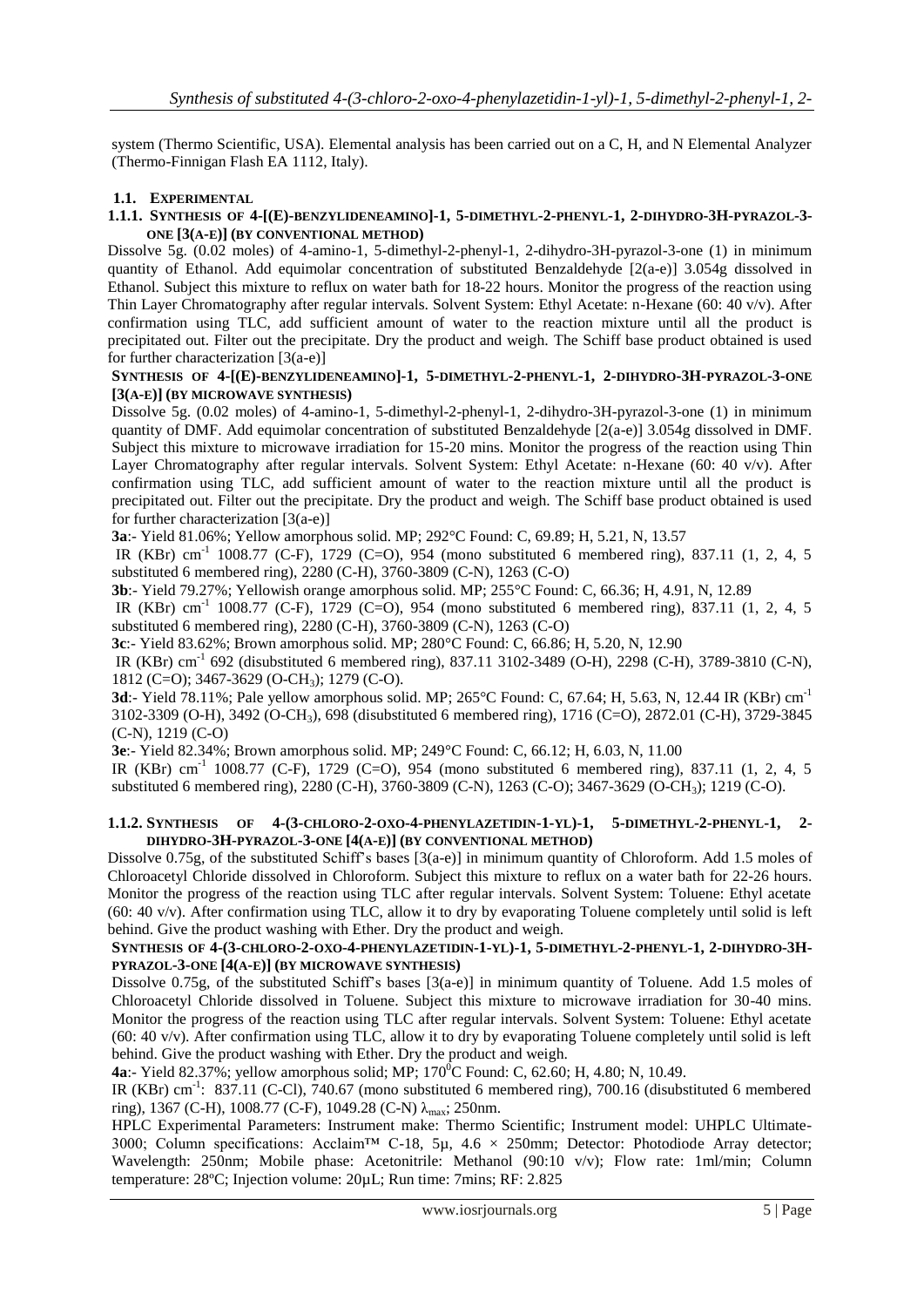

**4b**:- Yield 84.23%; white amorphous solid; MP; 176<sup>0</sup>C Found: C; 59.26; H; 4.63 N; 10.84

IR (KBr) cm<sup>-1</sup>: 837.11 (C-Cl), 1612.49 (5 member hetero-cyclic ring), 740.67 (mono substituted 6 membered ring), 788.89 (metasubstituted 6 membered ring), 2873.94 (C-H), 1068.56 (C-N), 1049.28 (C-O);

HPLC Experimental Parameters: Column specifications: Acclaim<sup>TM</sup> C-18, 5µ, 4.6  $\times$  250mm; Detector: Photodiode Array detector; Wavelength: 200nm; Mobile phase: Acetonitrile: Methanol (90:10 v/v); Flow rate: 1ml/min; Column temperature: 28ºC; Injection volume: 20µL; Run time: 7mins; RF: 2.828



**4c**:- Yield 88.97%; brown amorphous solid; MP; 155<sup>0</sup>CFound: C; 60.42; H; 4.90 N; 10.91 IR (KBr) cm<sup>-1</sup>: 844.28 (C-Cl), 1623 (5 member hetero-cyclic ring), 1716.65 (mono substituted 6 membered ring), 850.61 (1, 3, 5 tri-substituted 6 member ring), 1367 (C-H), 1049.28 (C-N), 1680 (C=O), 3523.95 (O-H); HPLC Experimental Parameters: Column specifications: Acclaim<sup>™</sup> C-18, 5µ, 4.6 × 250mm; Wavelength: 200nm; Mobile phase: Acetonitrile: Methanol (90:10 v/v); Flow rate: 1ml/min; Column temperature: 28ºC; Injection volume: 20µL; Run time: 7mins; RF: 3.075



**4d**: - Yield 87.44%; yellowish amorphous solid; MP; 165°C Found: C, 56.70; H, 4.43, N, 9.42 IR (KBr) cm<sup>-1</sup> 840.96 (C-Cl), 765.74 (mono substituted 6 membered ring), 850.61 (1, 3, 5 tri-substituted 6 member ring), 2891.30 (C-H), 1068.56 (C-N), 1068.56 (C-O), 1680 (C=O);

HPLC Experimental Parameters: Column specifications: Acclaim<sup>™</sup> C-18, 5µ, 4.6 × 250mm; Wavelength: 200nm; Mobile phase: Acetonitrile: Methanol (90:10 v/v); Flow rate: 1ml/min; Column temperature: 28ºC; Injection volume: 20µL; Run time: 7mins; RF: 3.178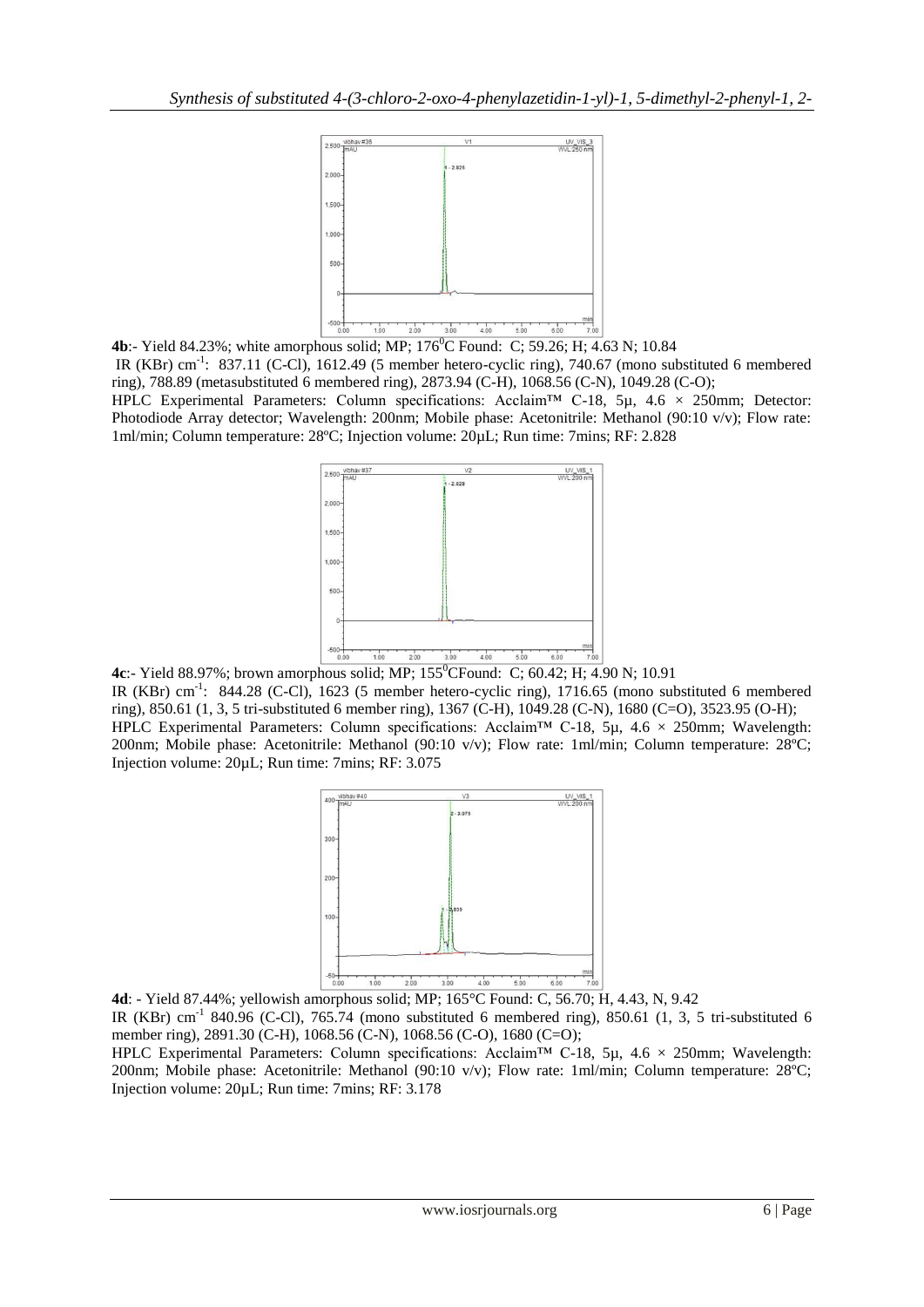

**4e**:- Yield 88.16%; White amorphous solid. MP; 181°C Found: C, 61.43; H, 5.11, N, 8.50 IR (KBr) cm<sup>-1</sup> 837.11 (C-Cl), 1614.42 (5 member hetero-cyclic ring), 702.69 (mono substituted 6 membered

ring), 837.11 (1, 2, 4, 5 substituted 6 membered ring), 2872.01 (C-H), 1045.42 (C-N), 1070.49 (C-O); HPLC Experimental Parameters: Column specifications: Acclaim™ C-18, 5µ, 4.6  $\times$  250mm; Wavelength: 200nm; Mobile phase: Acetonitrile: Methanol (90:10 v/v); Flow rate: 1ml/min; Column temperature: 28ºC; Injection volume: 20µL; Run time: 7mins; RF: 2.816



## **1.1.3. ANTIOXIDANT ASSAY:**

Antioxidant activity of the test compounds was determined by Diphenylpicrylhydrazyl (DPPH) radical scavenging method <sup>[8]</sup>. All the synthesized test compounds were screened for their antioxidant activity by DPPH radical scavenging assay. Butyrated Hydroxy Toluene (BHT) was taken as standard. The concentrations of the sample were 0.5, 0.75 and 1.0 ppm. All the absorbance was recorded 517nm. The test compounds such as 4a, 4b, 4c, 4d and 4e showed IC50 at 0.9055, 1.424, 0.4035, 0.8964 and 1.105 ppm respectively.

Percentage inhibition= [(Absorbance of Control- Absorbance of Sample) / Absorbance of Control] \* 100

## **2.1.4. Table 1: Schematic Representation of Titled Compounds**

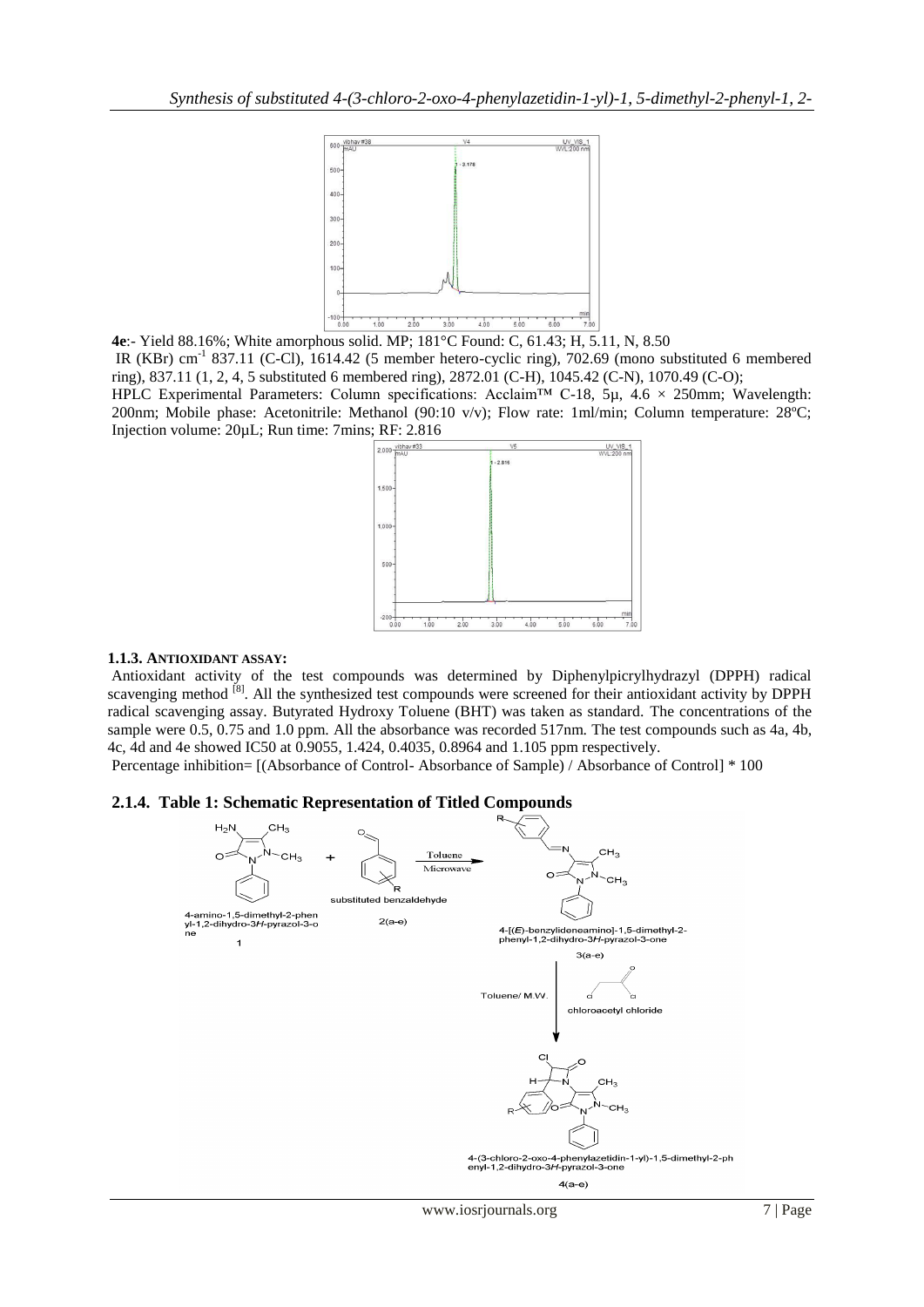|                            | <b>OBSERVATIONS</b>                                                    |
|----------------------------|------------------------------------------------------------------------|
|                            | 3.1 Table 2: Comparative table between Conventional Method & Microwave |
| <b>Irradiation Method.</b> |                                                                        |

| Comp.          | R                              | M.P<br>$(^{\circ}C)$ | Time (Hrs.)  |           | Yield $(\% )$       |           | % Composition |      |       |
|----------------|--------------------------------|----------------------|--------------|-----------|---------------------|-----------|---------------|------|-------|
|                |                                |                      | Conventional | <b>MW</b> | <b>Conventional</b> | <b>MW</b> | $\mathbf C$   | H    | N     |
|                |                                |                      |              |           |                     |           |               |      |       |
| 4a             | $4-F$                          | 170                  | 23           | 0.58      | 51.65               | 82.37     | C:62.20       | 4.40 | 10.89 |
|                |                                |                      |              |           |                     |           | F:62.60       | 4.80 | 10.49 |
| 4 <sub>b</sub> | $4-C1$                         | 176                  | 24           | 0.58      | 49.12               | 84.23     | C:59.66       | 4.23 | 10.44 |
|                |                                |                      |              |           |                     |           | F:59.26       | 4.63 | 10.84 |
| 4c             | 3, 4- DiOH                     | 155                  | 26           | 0.66      | 54.23               | 88.97     | C:60.02       | 4.50 | 10.51 |
|                |                                |                      |              |           |                     |           | F:60.42       | 4.90 | 10.91 |
| 4d             | $4-OH -3-$<br>OCH <sub>3</sub> | 165                  | 24           | 0.63      | 51.98               | 87.44     | C:61.70       | 4.14 | 9.82  |
|                |                                |                      |              |           |                     |           | F:56.70       | 4.43 | 9.42  |
| 4e             | 3, 4, 5                        | 181                  | 23           | 0.63      | 56.08               | 88.16     | C:61.03       | 5.51 | 8.90  |
|                | TriOCH <sub>3</sub>            |                      |              |           |                     |           | F:61.43       | 5.11 | 8.50  |

Note:-C: Calculated, F: Found.

**3.1 Table 3: Estimation of antioxidant activity of the compounds using DPPH**

| $\sim$ $\sim$ $\sim$ $\sim$<br>$\sim$ $ -$<br>oο<br>1.105<br>.<br>- 10<br>the contract of the contract of the contract of |      | гω |  | 4G |  |
|---------------------------------------------------------------------------------------------------------------------------|------|----|--|----|--|
|                                                                                                                           | ىد - |    |  |    |  |

# **3.1 Table 3: Graph of IC<sup>50</sup> values of synthesized compounds**



## **IV. RESULTS**

The yield of the product and the time required for the completion of the reaction in both the microwave assisted method and conventional method are showing strikingly that microwaves are going to be highly important in future synthesis of heterocycles. In the microwave assisted synthesis, the product increased by 55- 75% and time of reaction was reduced drastically in all the reactions. After checking the purity of the compounds by analytical techniques such as HPLC, the structural elucidation was done with the help of Fourier Transformed Infrared Spectroscopy (FTIR). Each product showed the C-Cl stretching at range of 837-845cm<sup>-1</sup> which confirms the presence of β- lactam ring. This confirms completion of the reaction. The compounds were screened for anti-oxidant property. The product had  $IC_{50}$  as low as 0.404ppm ( $\mu$ g/ml).

## **V. CONCLUSION**

The research carried out focuses on two aspects those are comparison between microwave assisted and conventional way of synthesis of 4-Aminoantipyrine derivatives, the biological activity of the products formed. It is clearly observed that the microwave not only helps in increasing the yield in significant amount but it also reduces the reaction time to a greater extent. The microwave required fewer amounts of solvent compared to conventional method. The compounds were found to have substantial amount of anti-oxidant property.